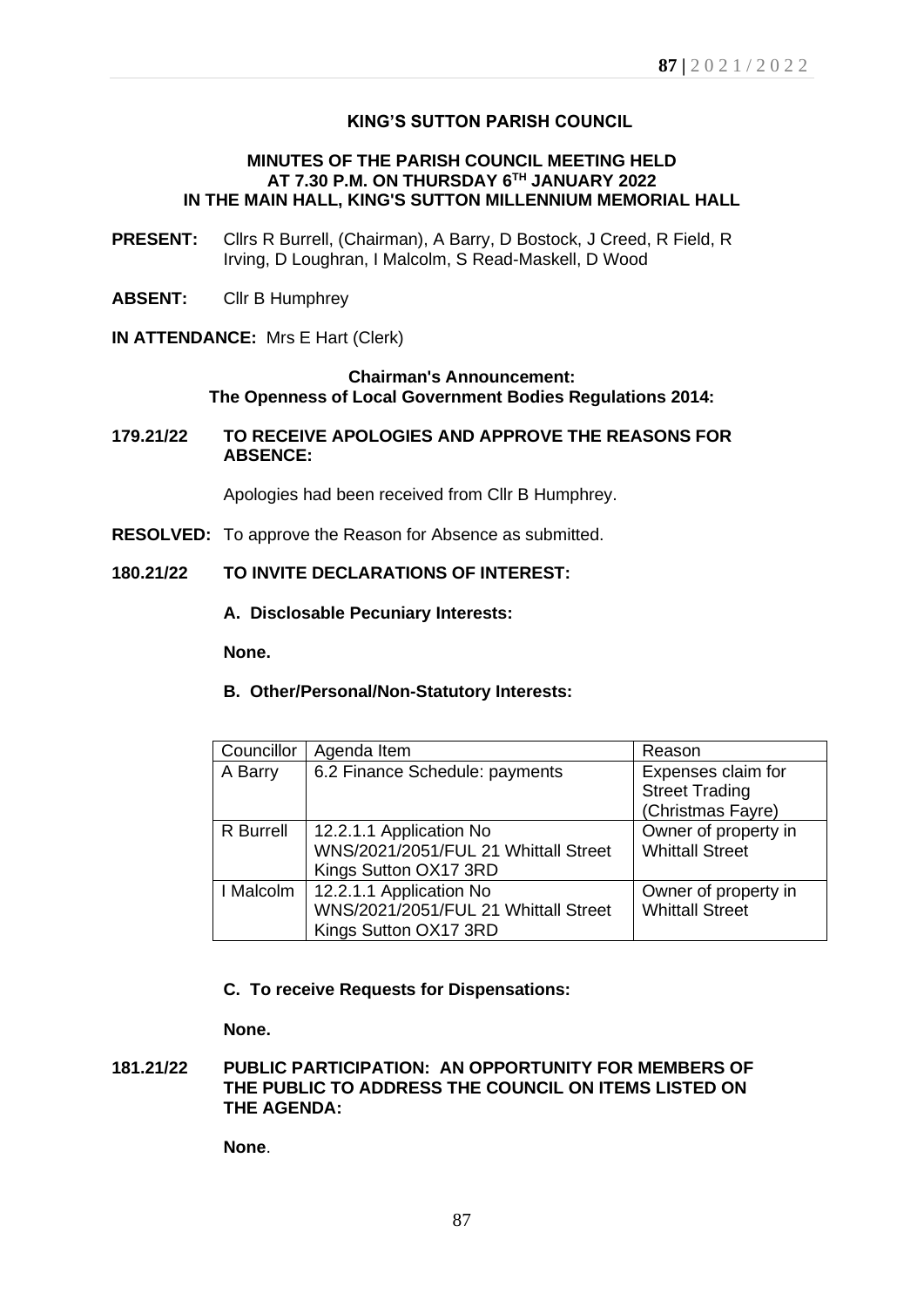# **182.21/22 TO CONFIRM THE ACCURACY OF THE MINUTES OF THE MEETING HELD 2 ND DECEMBER 2021:** (previously distributed)

RESOLVED: To approve the Minutes of the meeting held 2<sup>nd</sup> December 2021, noting a correction (Minute 176.21/22 Cllr Bambridge not Bainbridge)

### **183.21/22 TO NOTE REPORTS FROM:**

#### **A. the Clerk:**

### **MATTERS ARISING**

Minute 159.21/22 HSBC Moneymaker Account

Confirmation from HSBC that the account has been closed is awaited.

Minute 160.21/22 – Payment to SparkX – invoice 3581 - £2268.00

This payment was approved at the December meeting but the BACS transaction has not completed as the electrical testing certificate has not yet been received.

Minute 162.21/22 B

The Clerk held a meeting with the Tree Warden and her recommendations are provided.

Minute 164.21/22

The cherry picker was hired at Gems Tool Hire via the credit account of Ontap Helmdon Limited which has raised an invoice to the PC.

Minute 165.21/22 – LED light

An email of support has been received in the interim from one other resident.

Minute 166.21/22 Green Waste Charge

Cllr Bambridge was informed of the Parish Council's view.

The draft minutes of the December meeting Place, Overview, and Scrutiny Committee can be found here: [https://westnorthants.moderngov.co.uk/ieListDocuments.aspx?CId=338&MId](https://westnorthants.moderngov.co.uk/ieListDocuments.aspx?CId=338&MId=498&Ver=4) [=498&Ver=4](https://westnorthants.moderngov.co.uk/ieListDocuments.aspx?CId=338&MId=498&Ver=4)

Minute 167.21/22 Planning Applications and Consultations

All responses as resolved were submitted.

Minute 168.21/22 – B1: CCTV installation

This has been completed (one camera requires adjustment) and the invoice is presented for payment.

Minute 168.21/22 B2: Ecosurface (Option 3)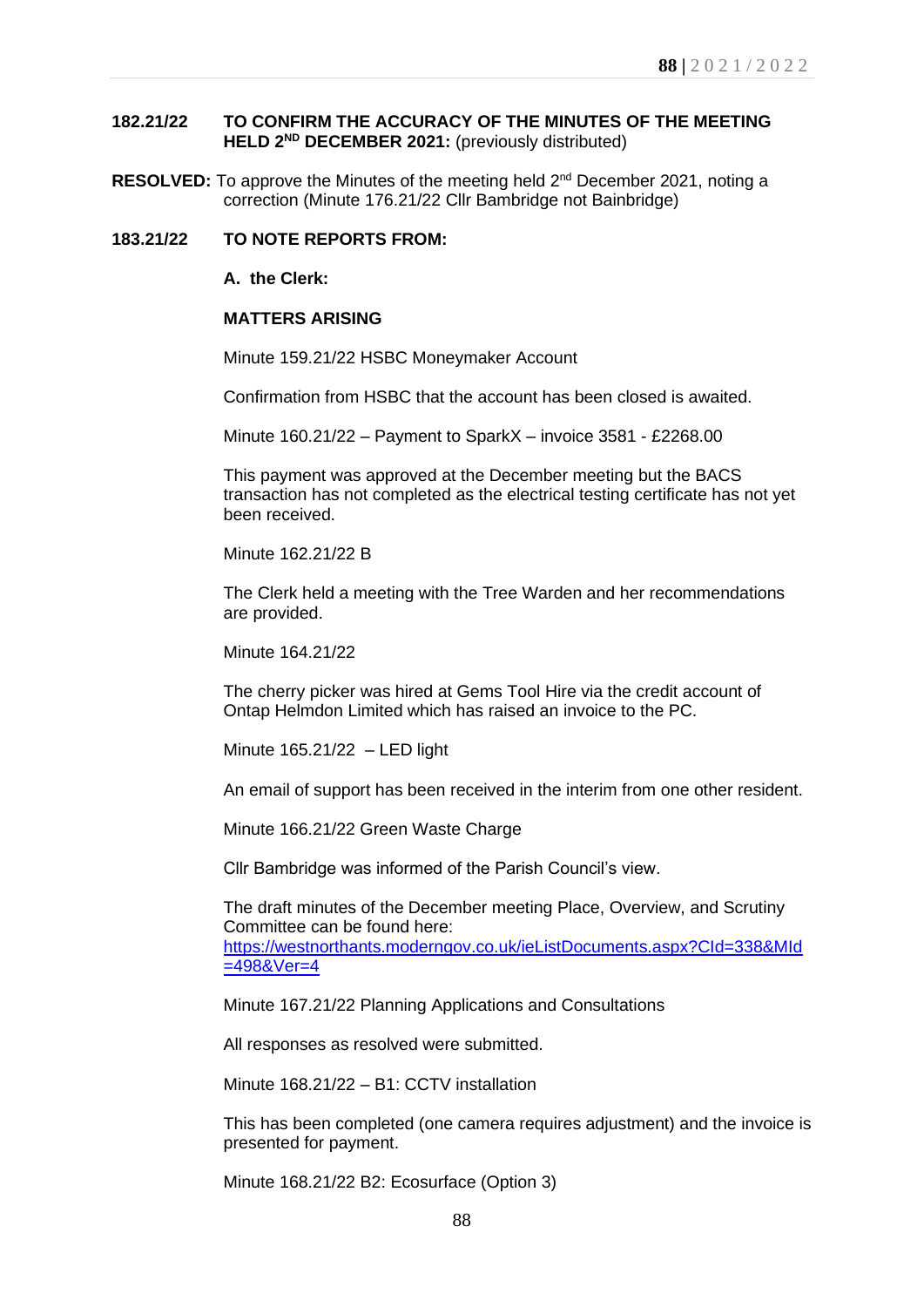The contractor has moved the start date back one week to 17<sup>th</sup> January due to staff illness and therefore the volunteers' session to move the bark needs to move back to Sunday 16<sup>th</sup> January (from 1:30pm)

Minute 168.21/22 B6 Communications Working Group

The group will meet on Monday  $10<sup>th</sup>$  January for the first time. David Bridson has advised that he will not be entering into a contract from 1<sup>st</sup> January 2022 (Minute 168.21/22 B7.2) and instead will charge per hour spent on updating the website. Councillors are asked to send copy to the Clerk so that items can be grouped together.

**RESOLVED**: That all organisations/groups should channel website updates via the Parish Clerk.

**Action**: Clerk

Minute 177.21/22 A6 Traffic Calming

The meeting with Helen Howard has been arranged.

### **OTHER**

NorthantsCALC has advised that Microsoft is increasing the price of Microsoft 365 in March 2022; the first price increase since they launched it ten years ago. Their IT partner, CloudyIT, is hosting several free, time-limited webinars for parish and town councils to provide accurate advice on what steps can be taken, from delaying the price increase to 2023, to having a cost-effective combination of licenses in place to deliver more value for money. A seminar place has been reserved on 12 January 2022 11:00 - 12:00.

The closing date for the grant applications was 31<sup>st</sup> December; five applications were received and have been forwarded to members of the Finance, Governance and Policy Committee which will make recommendations to the February Parish Council meeting.

The company making the Memorial Bench has advised that the bench cannot have six legs so the order has been amended to the four leg model. The Council previously discussed, but did not specifically resolve, on whether to have an inscription which was suggested in the discussion paper: King's Sutton Community Memorial Bench. Carved inscriptions cost £40.00 plus £1.00 per letter and number so £73 in total. The Parish Council is asked to consider this option.

**RESOLVED:** To place an order for the bench to be inscribed "King's Sutton Community Memorial Bench". **Action:** Clerk

**The Clerk was thanked for her report.**

- **B. the Chairman: nil report**
- **C. the Vice Chairman: nil report.**
- **D. the unitary Councillors: nil report**

# **184.21/22 FINANCE SCHEDULE:**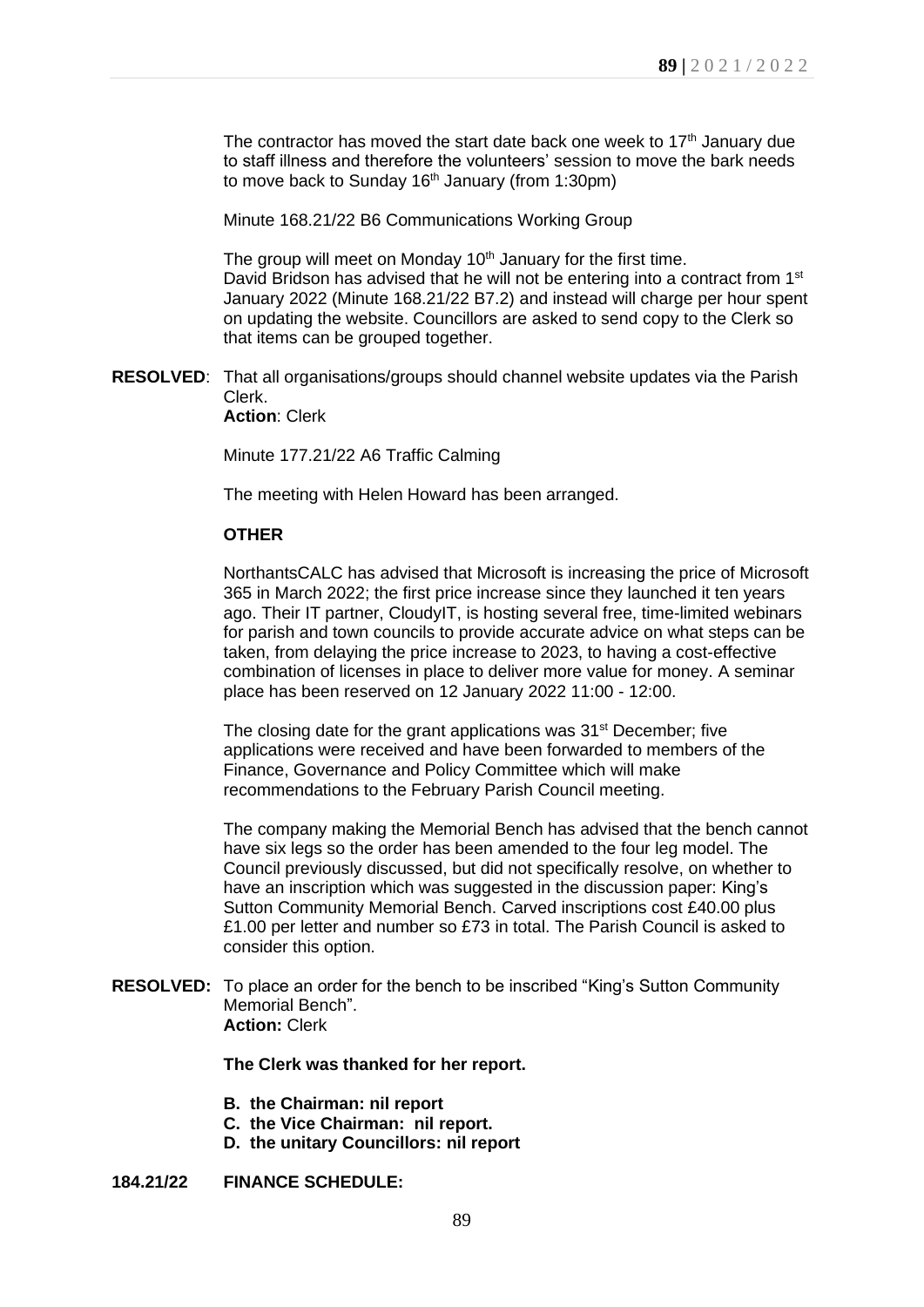| King's Sutton Parish Council - January 2022 |             |             |  |  |  |  |
|---------------------------------------------|-------------|-------------|--|--|--|--|
|                                             | 31.12.2021  | 30.11.2021  |  |  |  |  |
| Unity Trust Bank - current                  | £71.673.58  | £76,046.84  |  |  |  |  |
| Unity Trust Bank - instant acces            | £5.004.93   | £5,004.93   |  |  |  |  |
| HSBC: Money Market Account:                 | £165,237.75 | £165,237.75 |  |  |  |  |

### **A. To consider Clerk's pay with regard to backdated pay increase from April 2021**

**RESOLVED:** To approve a backdated pay increase award for 1<sup>st</sup> April – 31<sup>st</sup> December 2021 of £885.65

## **B. To consider subscribing to ACRE membership for 2022-23 at a cost of £35**

**RESOLVED:** To subscribe to ACRE for 2022-23 at a cost of £35.

|            | To ratify                 |                                            |                                                     |                |            |             |
|------------|---------------------------|--------------------------------------------|-----------------------------------------------------|----------------|------------|-------------|
|            | Date Cheque/DD/BACS Payee |                                            | Description                                         | Amt (incl VAT) | <b>VAT</b> | VAT Reg No. |
| 31.12.2021 |                           | <b>DD</b> Unity                            | Bank charges                                        | £18.00         |            |             |
| 09.01.2022 |                           | DD Yü Energy                               | Invoice 00663373                                    | £143.28        | £6.82      | 236 2276 15 |
| 09.01.2022 |                           | DD Yü Energy                               | <b>Invoice 00663374</b>                             | £424.38        | £70.73     | 236 2276 15 |
| 09.01.2022 |                           | DD Yü Energy                               | Invoice 00663375                                    | £34.86         | £1.66      | 236 2276 15 |
| 15.01.2022 |                           | <b>DD NEST</b>                             | January pension contributions                       | £145.88        |            |             |
|            | <b>To Approve</b>         |                                            |                                                     |                |            |             |
| Date       | <b>Cheque/BACS Payee</b>  |                                            | <b>Description</b>                                  | Amt (incl VAT) | <b>VAT</b> | VAT Reg No. |
| 06.01.2022 |                           | <b>BACS E Hart</b>                         | Expenses - Office and Electrical Connection         | £47.82         | £7.98      | various     |
| 06.01.2022 |                           | <b>BACS A Barry</b>                        | Expenses - Licence for Street Traders               | £125.00        |            |             |
| 06.01.2022 |                           | <b>BACS KSMMH</b>                          | Rent and Meetings for December (including Ch. Fayre | £332.00        |            |             |
| 06.01.2022 |                           | <b>BACS Marcus Young</b>                   | Invoice 3729                                        | £463.68        | £77.28     | 650673044   |
| 06.01.2022 |                           | <b>BACS Marcus Young</b>                   | Invoice 3746                                        | £579.60        | £96.60     | 650673044   |
| 06.01.2022 |                           | BACS Ontap Helmdon Ltd                     | Cherry Picker hire                                  | £140.40        | £23.40     |             |
| 06.01.2022 |                           | <b>BACS Bridson Kneale</b>                 | Invoice BK070                                       | £300.00        |            |             |
| 06.01.2022 |                           | <b>BACS Blinkhorns</b>                     | Invoice 112766                                      | £3.706.00      | £617.67    | 284682618   |
| 06.01.2022 |                           | <b>BACS Horton H Radio</b>                 | PA for Christmas Fayre                              | £95.00         |            |             |
| 06.01.2022 |                           | <b>BACS ACRE*</b>                          | Membership for 2022-23                              | £35.00         |            |             |
| 06.01.2022 |                           | <b>BACS Festive Lights</b>                 | <b>Invoice SO1487560</b>                            | £271.87        | £45.31     | 864281901   |
| 06.01.2022 |                           | BACS CI. Garden Furniture Deposit on Bench |                                                     | £300.00        |            | <b>TBA</b>  |
| 27.01.2022 |                           | <b>BACS E Hart</b>                         | January Wages                                       | £1.956.46      |            |             |
| 30.01.2022 |                           | <b>BACS HMRC</b>                           | PAYE and NI Month 10                                | £821.64        |            |             |
|            |                           |                                            | Total                                               | £9,922.87      | £947.45    |             |

### **C. To Approve the Payments:**

**RESOLVED:** To approve the payments.

**Noted** that the payment to KSMMH includes a charge of £177 for room hire for the Christmas Fayre.

**Noted** that the Clerk's gross base pay from 1<sup>st</sup> January 2022 reflects the increase in her contracted hours to 25 per week.

# **D. To Note Receipts:**

| <b>Receipts</b>   | <b>Type Payer</b>       | <b>Description</b>                           | Amt     |
|-------------------|-------------------------|----------------------------------------------|---------|
| $ 03 - 10.12.21 $ | <b>BACS Various</b>     | Individual stall payments for Christmas Fair | £90.00  |
| $08-13.12.21$     | <b>BACS Advertisers</b> | King's Sutton Times                          | £564.00 |
|                   |                         |                                              |         |
|                   |                         |                                              |         |
|                   |                         | Total                                        | £654.00 |

# **Noted.**

## **185.21/22 TO CONSIDER ENTERING INTO AN AGREEMENT WITH WNC TO CUT GRASS VERGES (CONSIDERATION OF £710.18 TO BE RECEIVED FROM WNC)**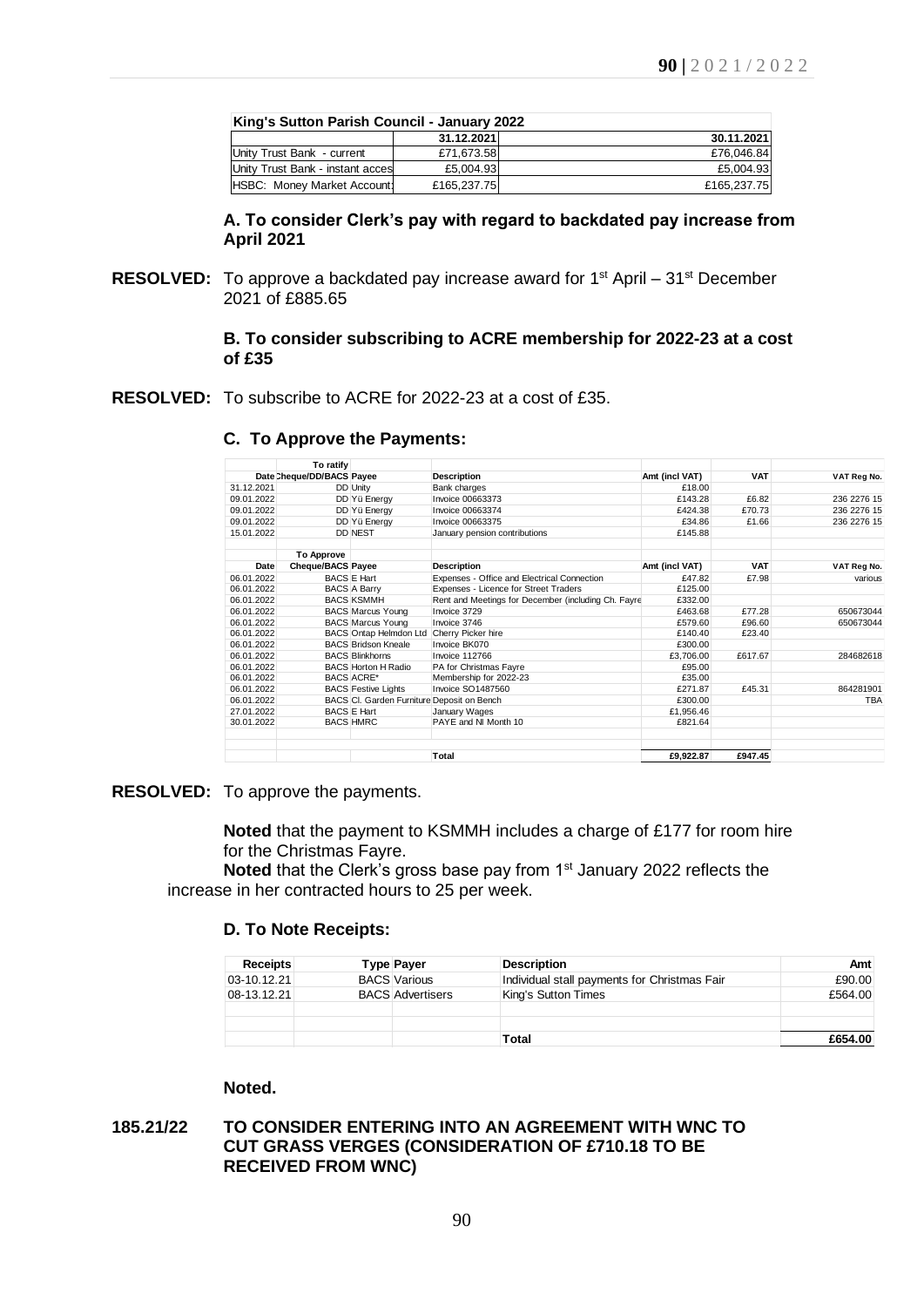**RESOLVED:** To enter into a grass cutting agreement with WNC. **Action:** Clerk

## **186.21/22 WARDEN REPORTS: TO CONSIDER ISSUES RAISED BY A. Footpaths Warden: nil**

### **B. Tree Warden: Queen's Green Canopy project: to review proposal**

- **RESOLVED:** To thank the Tree Warden for her detailed proposal, approving her recommendation of numbers, size and locations of trees (subject to third party approval where necessary) but noting that indigenous trees would be preferable to exotic species.
- **RESOLVED**: To discuss replacing exotic species with native ones with the Tree Warden with a view to bringing a quote to the February PC Meeting. **Action:** Clerk

### **C. War Memorial Warden**

**RESOLVED:** To discuss position/storage of the Tommy Soldier at the February Parish Council Meeting. **Action:** Clerk

## **187.21/22 CHRISTMAS FAYRE ON SATURDAY 11TH DECEMBER 2021: TO RECEIVE REPORT ON RECOMMENDATIONS FOR 2022**

Cllr Barry was thanked for his efforts which had made the Fayre such a success.

**RESOLVED:** To approve all recommendations for the 2022 Christmas Fayre as detailed in the circulated report, noting that twenty-two stalls had already been reserved.

> **Noted** that the Fayre would be an item on the Agenda for October- December and that the Clerk would seek to source a more robust and fit-for purpose external cover for the electrical connection pit. **Action:** Clerk

## **188.21/22 CONSULTATION: TO CONSIDER RESPONDING TO: A. West Northamptonshire Council's budget consultation for 2022-23 closing on 1 February 2022**

**RESOLVED:** To respond to the consultation, objecting to the proposed increases as it is not equitable for differential increases for any resident group area to be greater than the 2.99% maximum stipulated by law, noting that ex-SNC area is +3.34% and ex-Daventry area + 4.14% **Action**: Clerk (with input from Cllr Irving)

> **B. Police, Fire and Crime Commissioner's consultation on police and fire budget closing on 16th January 2022:**

**RESOLVED:** To request visits to King's Sutton by the new community beat bus. **Action**: Clerk (with input from Cllr Barry)

## **189.21/22 LIGHTING PROVISION ON GLEBE RISE:**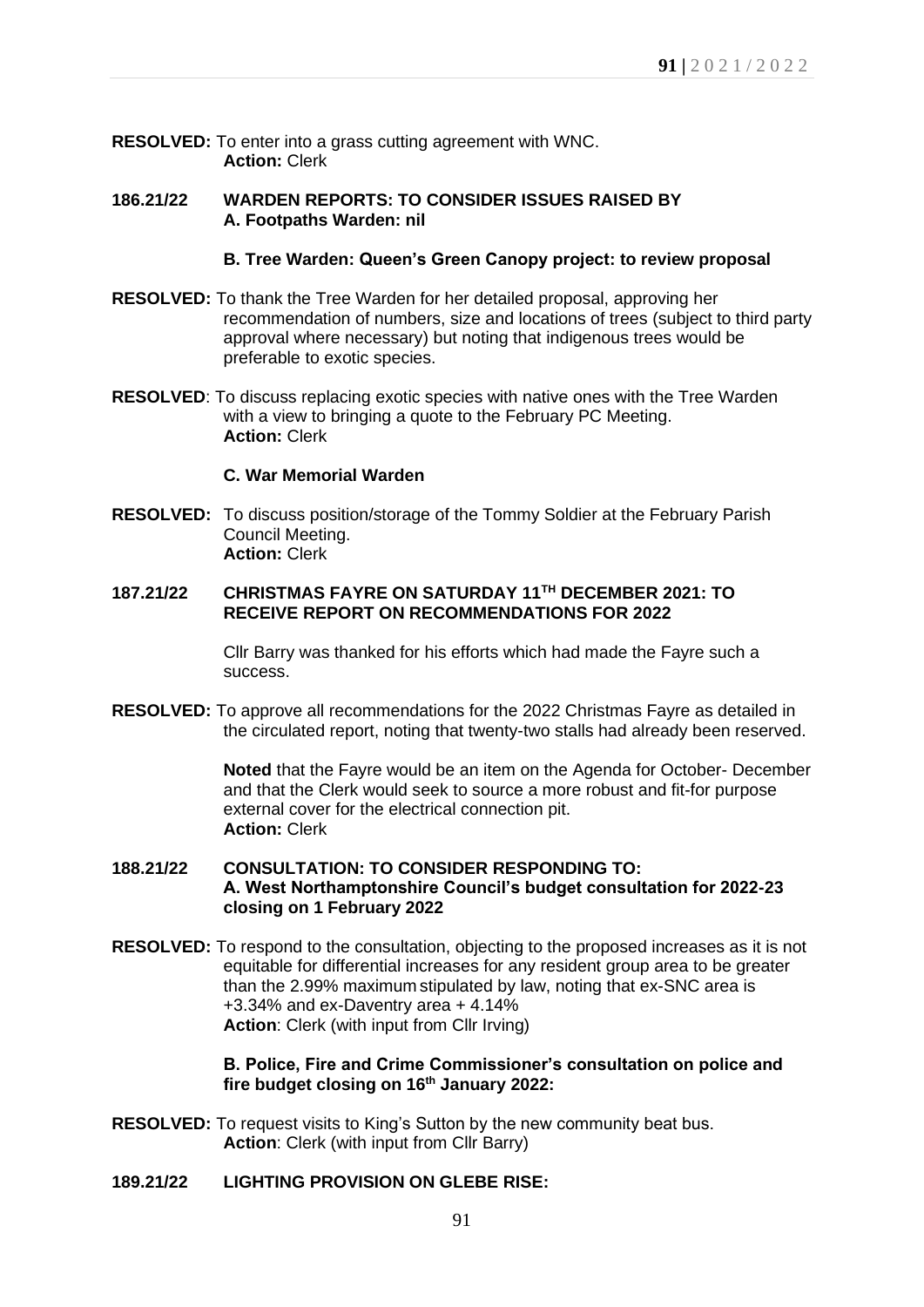# **A. To consider feedback on LED light**

**RESOLVED:** To consider a proposal from Cllr Field to upgrade more lights to LED at the February Meeting.

> **Noted** that Cllr Bostock agreed to test the output from the new LED with a light meter following comments regarding brightness.

### **B. Consideration of request by resident to provide an additional light**

**RESOLVED:** To respond that it was outside the remit of the Parish Council to provide security lighting. **Action:** Clerk

### **190.21/22 PLANNING:**

**A. Chairman's Report: nil report B. To consider Recommendations from the Meeting held at 7.00 p.m. on 6 th January 2022 B.1. Applications: B.1.1 Application No WNS/2021/2051/FUL Proposal: Remove remainder of existing low wall around the edge of the car park to the property and replace. Location: 21 Whittall Street Kings Sutton OX17 3RD**

Recommendation B.1.1: that the Parish Council objects to the application on the grounds that the applicants should either replace the wall using suitable stone in keeping with the surrounding buildings and in line with the requirements of the King's Sutton Conservation Area Management Plan and the Village Design Statement (send attachment) or, failing that, reinstate the existing wall. Should WNC ignore the objection and be minded to accept a brick wall, it should be of brick, matching the nearby building, of equivalent bonding, and capped with blue Victorian coping material as used on the wall opposite the site.

**RESOLVED:** To adopt recommendation B.1.1.

## **B.1.2 Application No WNS/2021/2157/FUL Proposal: Single garage with 30 degree pitch roof (retrospective) Location: Squirrel Corner 33A Astrop Road Kings Sutton OX17 3PG**

Recommendation B.1.2: that the Parish Council objects to the application on the grounds that the development is apparently only 38 centimetres from the boundary fence. Should WNC be minded to approve the application, it should be noted that the development is situated near to the King's Sutton Conservation Area and needs to be properly finished on all sides, (not as at present) and in materials which are in keeping with the surrounding buildings.

**RESOLVED:** To adopt recommendation B.1.2.

# **B.2 Rectory Homes: to note update**

**Noted that** Rectory Homes has informed the Parish Council that the the final versions of the documents for the application have been received from its consultants and that that the application will be submitted shortly.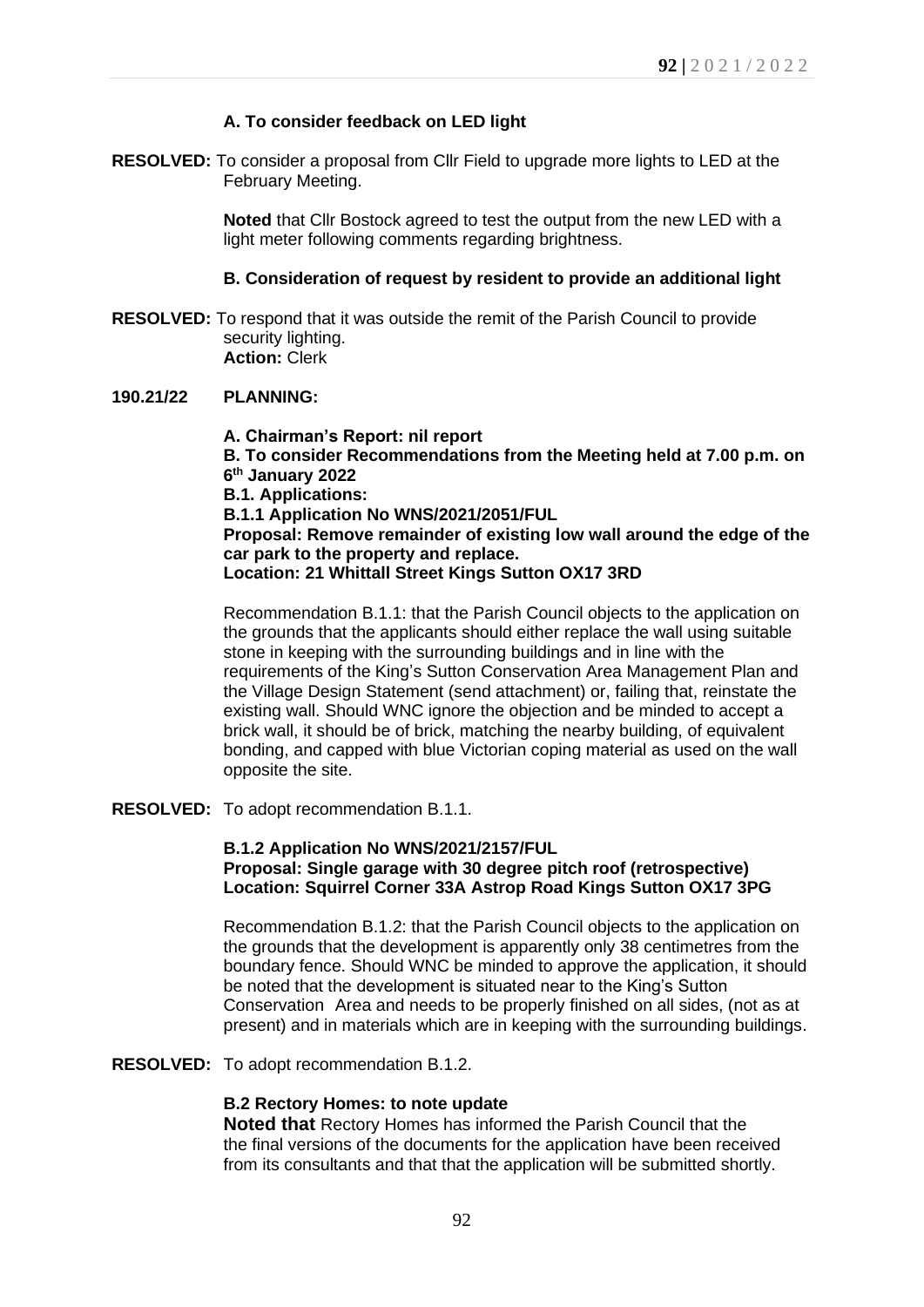Responses to questions posed by the Parish Council to Rectory Homes were also expected shortly.

- **191.21/22 FINANCE GOVERNANCE & POLICY COMMITTEE: A. Chairman's Report: nil report B. To consider Recommendations from the Meeting held on 14 th December 2021: B.1: King's Sutton: its life and times: to form Working Party to complete the project as described with a further recommendation to extend the proposal to consider updating the 1993 King's Sutton Appraisal by integrating the archived data with the new pre- and post-1993 material.**
- **RESOLVED:** To adopt recommendation B.1, noting that the project would require a small amount of expenditure.

**B.2: Reserves: that designated reserves are noted at £156,970 for 31st March 2022 (£160,058 as per Minute FGP 76.21/22 minus £3088 for C CTV expenditure as per Minute FGP 78.21/22 B)**

**RESOLVED:** To adopt recommendation B.2, noting that the Finance, Governance and Policy Committee would assign the £3088 to the most appropriate category in the designated reserves.

> **B.3: To set the Budget for 2022/23: B.3.1 To set a Payments Budget of £91,241 as detailed in Minute FGP 77.21/22A**

**RESOLVED:** To adopt recommendation B.3.1

**B.3.2 To set a Receipts Budget (excluding Precept) of £6,164 as detailed in Minute FGP 77.21/22 B)**

**RESOLVED:** To adopt recommendation B.3.2

**B.4: To set the Precept for 2021/23 at £73,800, (equating to a Band D payment of £86.04, a 3% increase on 2021/22) noting this would reduce estimated general reserves by an additional £751 compared with general reserves on 1st April 2021 of £48,346)**

- **RESOLVED:** To adopt recommendation B.4
- **192.21/22 TRAINING: COURSES AND WORKSHOPS A. To Receive Requests for places on courses**

**Noted** that Cllr Bostock hoped to attend a course on Search Engine Optimisation which would assist the Communications Working Group's aims.

# **B. To Receive Feedback from Councillors on attended courses**

None.

# **193.21/22 TO RECEIVE UPDATES REGARDING THE BIODIVERSITY PROJECTS**

**RESOLVED:** To remove the item as a Standing Agenda point until further reports were ready for consideration.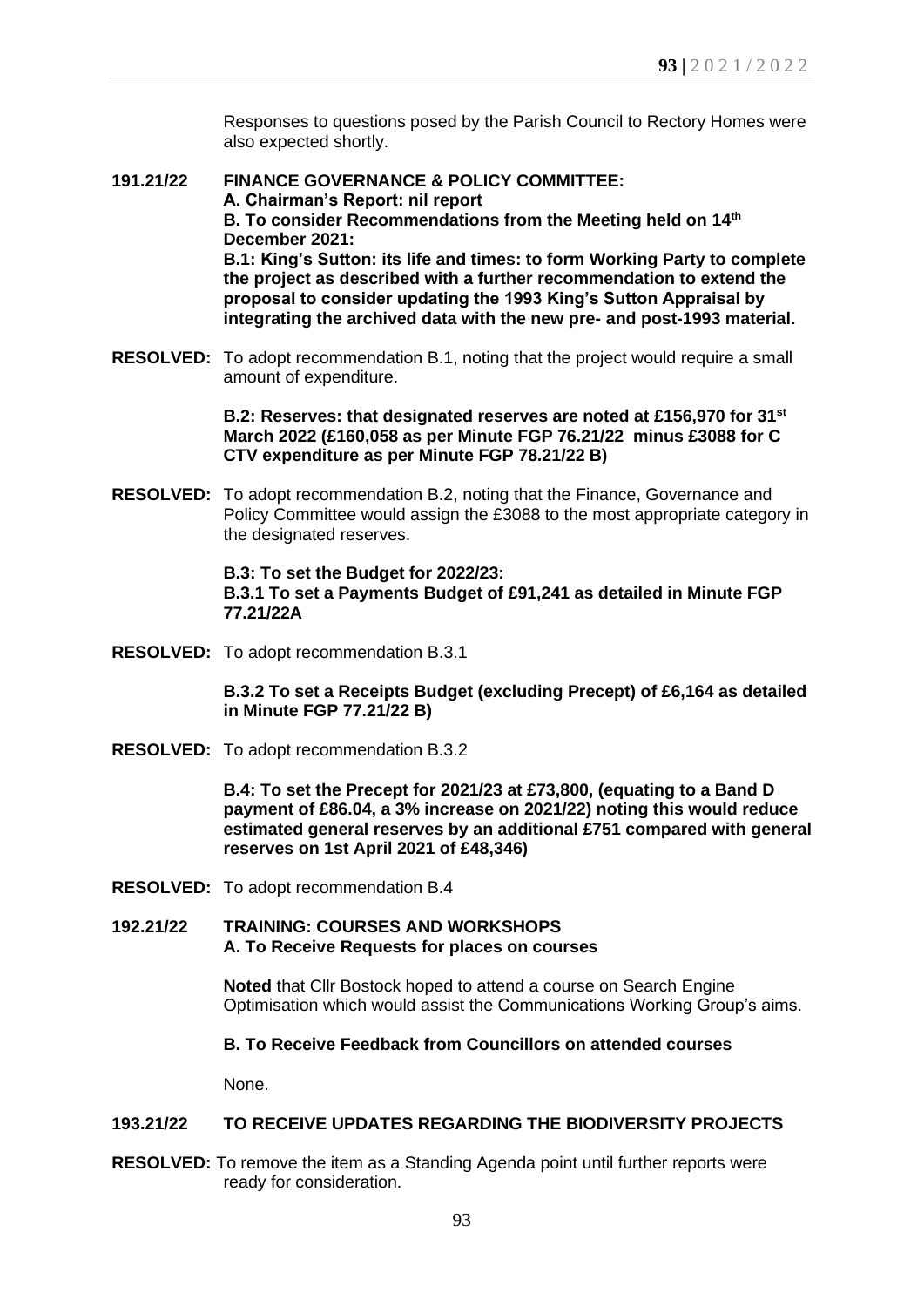**Action:** Clerk

### **194.21/22 PROJECT UPDATES: TO RECEIVE REPORTS AND PUT QUESTIONS REGARDING: A. The Cemetery Extension:**

**Noted** that planning permission approval was still awaited.

# **B. Implementation of Car Charging Points**

**Noted** that a response from BP Chargemaster regarding a new proposed route for cabling to the Charging Points was awaited.

## **C. Communications Working Group**

**Noted** that the Group was due to have its first meeting on Monday 10<sup>th</sup> January at which the Terms of Reference would be scoped out.

## **195.21/22 TO RECEIVE UPDATE ON THE PHOTOGRAPHY COMPETITION ON THE WEBSITE**

**Noted** that the competition had been launched with a closing date of 28<sup>th</sup> February.

# **196.21/22 TO NOTE NORTHANTS CALC'S ASSET MAPPING PROJECT (AMP) AND TO CREATE AN AMP WORKING GROUP COMPRISING ONE OFFICER AND TWO COUNCILLORS**

**RESOLVED:** To submit the appropriate information regarding assets and services to Northants CALC rather than formalise a Working Group. **Action:** Clerk

# **197.21/22 COUNCILLOR AND WARDEN REPORTS: TO RECEIVE REPORTS AND PUT QUESTIONS TO:**

### **A. Councillors For..:**

**A.1 Amenities**: to include consideration of feedback regarding the bus shelter library

**Noted** that there had been an overwhelmingly positive response to the survey regarding the bus shelter library**.**

- **RESOLVED:** To retain the library, giving consideration to any further hygiene-enhancing measures which should be taken, noting that there was provision in the budget for bus shelter improvements.
	- **A.2 Cemetery: nil report**
	- **A.3 Communications: nil report**
	- **A.4 Lighting: nil report**

**A.5 The Rec:** the Clerk advised the remaining tree work on the limes would be completed once they were back in leaf.

**Noted** that Ecosurface were due to start on 17rh January and that a volunteer group of Councillors would remove the bark the day before.